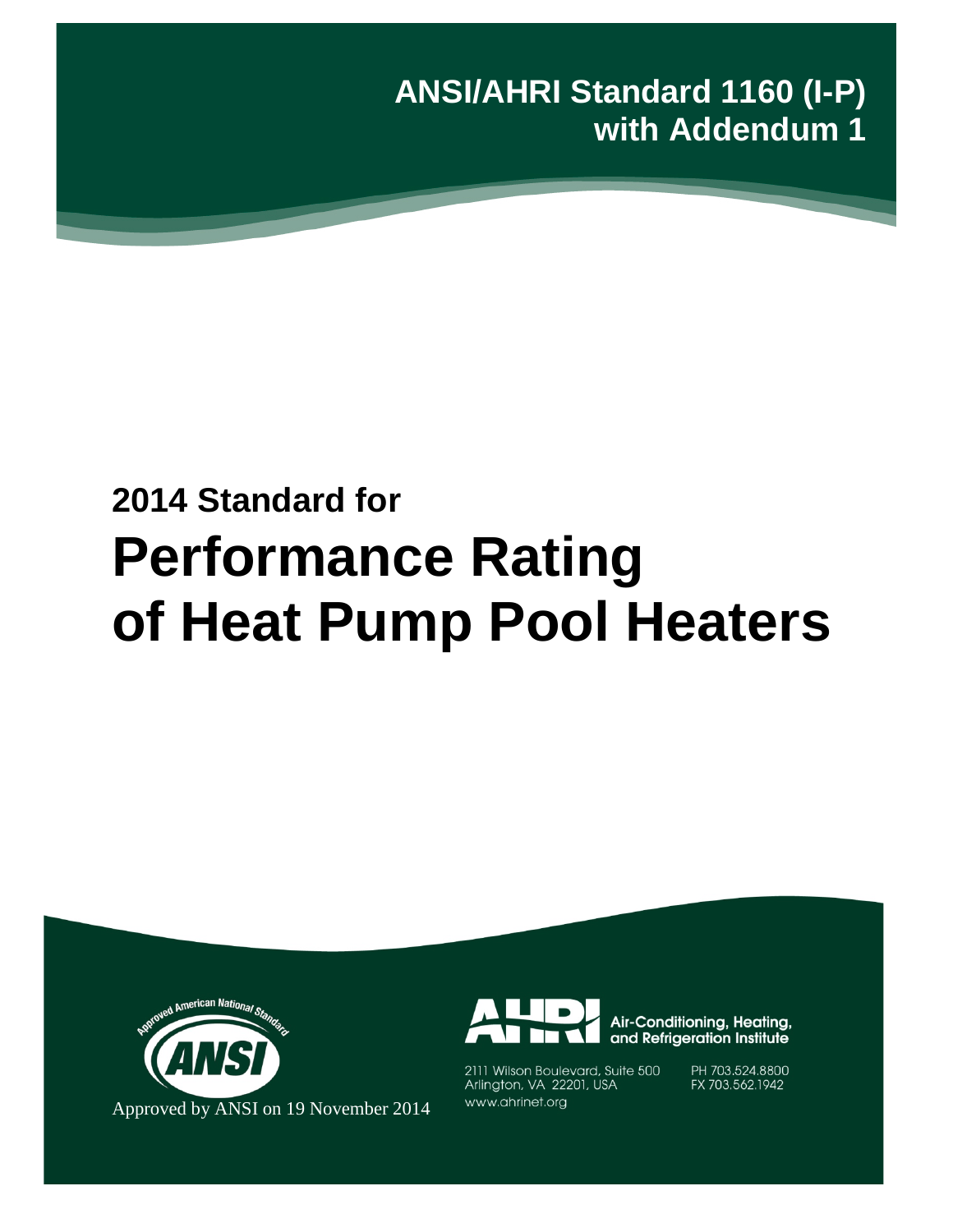

# **AHRI STANDARD 1160 (I-P)-2014 WITH ADDENDUM 1**

# **March 2015**

# **Performance Rating of Heat Pump Pool Heaters**

Addendum 1 (dated March 2015) of AHRI Standard 1160 (I-P)-2014, "*Changes to AHRI Standard 1160 (I-P)- 2014"* is provided as follows. The following changes have been incorporated (deletions are shown by strikethroughs, additions are shown by shading) into the already published 2014 version of AHRI Standard 1160 (I-P) to avoid confusion:

Note: This addendum is not ANSI approved and is currently going through the process to do so.

The changes include:

1. The deletion of the phrase "however it may be no lower than 30 gpm." from Table 2.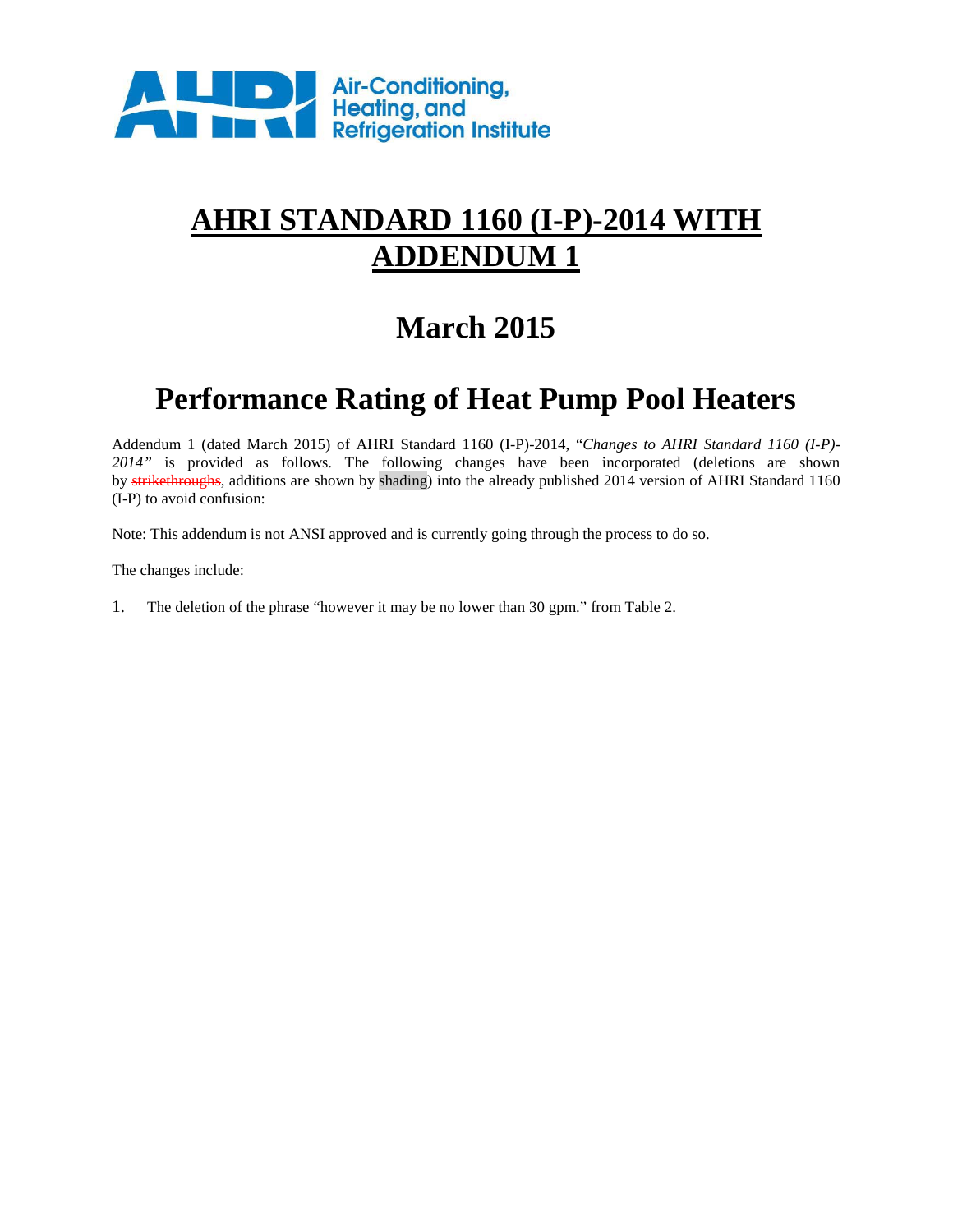### **IMPORTANT**

## *SAFETY DISCLAIMER*

AHRI does not set safety standards and does not certify or guarantee the safety of any products, components or systems designed, tested, rated, installed or operated in accordance with this standard/guideline. It is strongly recommended that products be designed, constructed, assembled, installed and operated in accordance with nationally recognized safety standards and code requirements appropriate for products covered by this standard/guideline.

AHRI uses its best efforts to develop standards/guidelines employing state-of-the-art and accepted industry practices. AHRI does not certify or guarantee that any tests conducted under its standards/guidelines will be nonhazardous or free from risk.

Note:

This standard supersedes ANSI/AHRI Standard 1160-2009 (I-P). For SI ratings, see ANSI/AHRI Standard 1161 (SI) – 2014.

### **AHRI CERTIFICATION PROGRAM PROVISIONS**

### **Scope of the Certification Program**

The certification program includes only Heat Pump Pool Heaters that are electrically driven, mechanical compression type systems as defined in the standard.

Equipment covered: The program applies to Heat Pump Pool Heaters having 60 Hz single-phase or threephase compressors.

#### **Certified Ratings**

The following ratings are verified by test:

- a. Standard Rating Heating Capacity High Air Temperature High Humidity, Btu/h
- b. Standard Rating COP High Air Temperature High Humidity, watts/watt
- c. Standard Rating Heating Capacity High Air Temperature Mid-Humidity, Btu/h
- d. Standard Rating COP High Air Temperature Mid-Humidity, watts/watt
- e. Standard Rating Heating Capacity Low Air Temperature Mid-Humidity, Btu/h
- f. Standard Rating COP Low Air Temperature Mid-Humidity, watts/watt

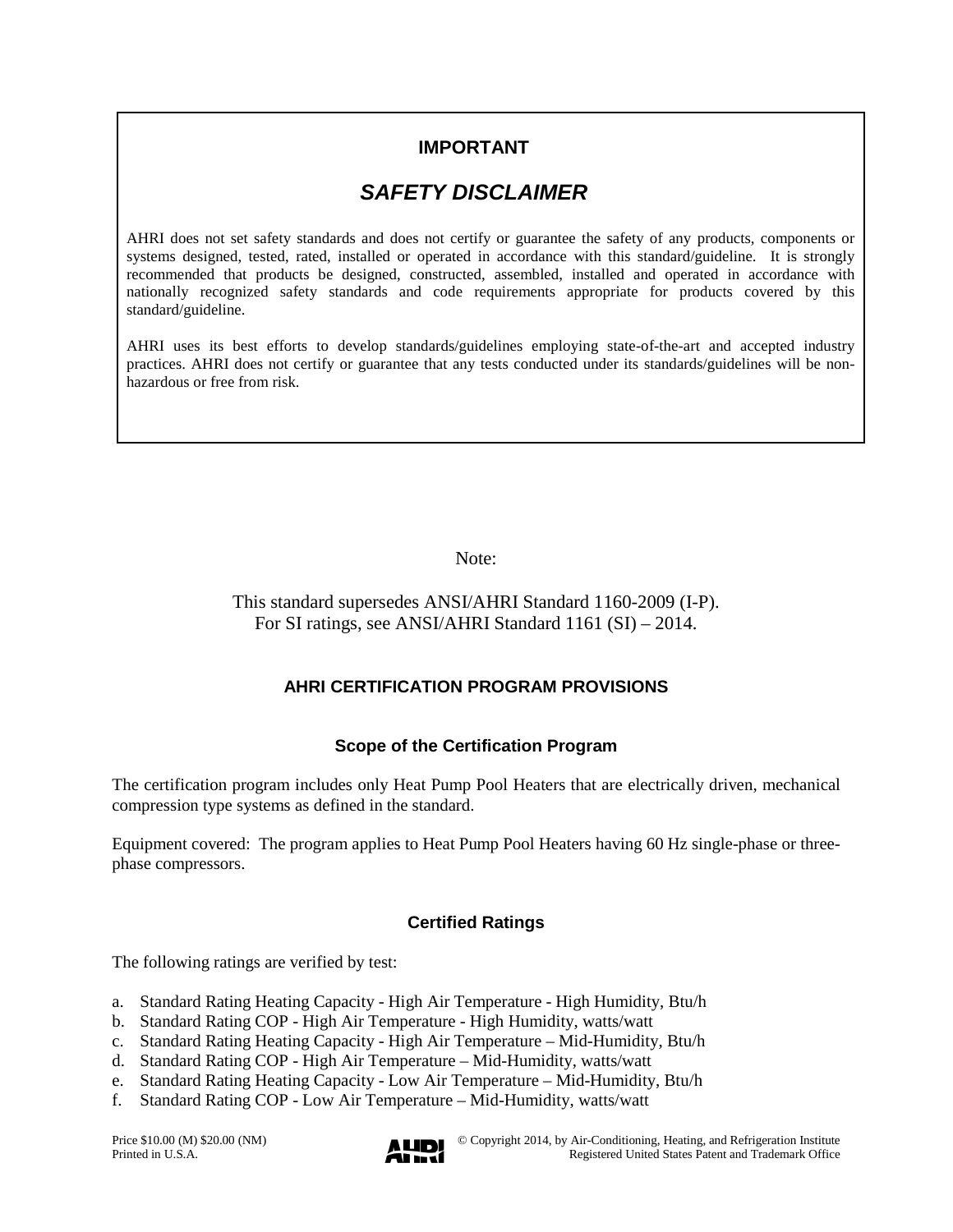### **TABLE OF CONTENTS**

| <b>SECTION</b> | <b>PAGE</b> |
|----------------|-------------|
| Section 1.     |             |
| Section 2.     |             |
| Section 3.     |             |
| Section 4.     |             |
| Section 5.     |             |
| Section 6.     |             |
| Section 7.     |             |
| Section 8.     |             |
| Section 9.     |             |
| Section 10.    |             |

### **TABLES**

### **APPENDICES**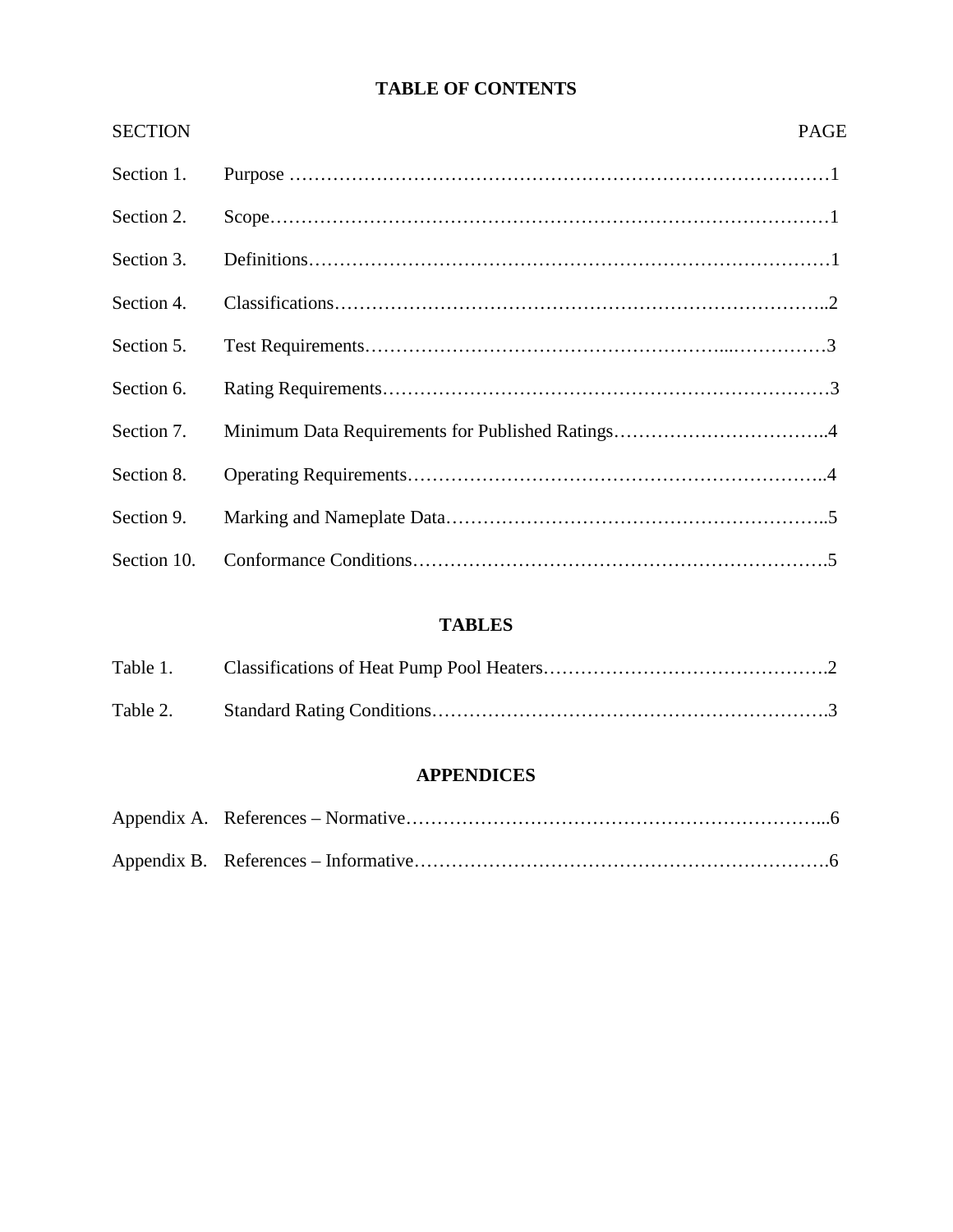# **PERFORMANCE RATING OF HEAT PUMP POOL HEATERS**

#### **Section 1. Purpose**

**1.1** *Purpose.* The purpose of this standard is to establish for Heat Pump Pool Heaters: definitions; classifications; test requirements; rating requirements; minimum data requirements for Published Ratings; operating requirements; marking and nameplate data; and conformance conditions.

**1.1.1** *Intent.* This standard is intended for the guidance of the industry, including manufacturers, engineers, installers, contractors and users.

**1.1.2** *Review and Amendment.* This standard is subject to review and amendment as technology advances.

#### **Section 2. Scope**

**2.1** *Scope.* This standard applies to the rating and testing of complete factory-made Heat Pump Pool Heaters as defined in Section 3.

**2.1.1** *Energy Source.* This standard applies only to air-source, electrically driven, mechanical compression type systems.

**2.2** *Exclusions.* This standard does not apply to the following:

**2.2.1** Individual assemblies

**2.2.2** Unitary Air-Conditioners as defined in ANSI/AHRI Standard 210/240 with capacities less than 65,000 Btu/h

**2.2.3** Unitary heat operated air-conditioning equipment

**2.2.4** Water-Source Heat Pumps as defined in ANSI/AHRI/ASHRAE/ISO 13256-1

**2.2.5** Commercial and Industrial Unitary Air Conditioning and Heat Pump Equipment with capacities of 65,000 Btu/h or greater as defined in ANSI/AHRI Standard 340/360

**2.2.6** Single Package Vertical Air-Conditioners and Heat Pumps as defined in ANSI/AHRI Standard 390

**2.2.7** Package Terminal Air-Conditioners and Heat Pumps as defined in AHRI Standard 310/380 (CSA-C744)

#### **Section 3. Definitions**

All terms in this document will follow the standard industry definitions in the ASHRAE Wikipedia website (http://wiki.ashrae.org/index.php/ASHRAEwiki) unless otherwise defined in this section.

**3.1** *Coefficient of Performance (COP).* A ratio of the Heating Capacity in watts to the power input values in watts at any given set of Rating Conditions expressed in watts/watt. For heating COP, supplementary resistance heat shall be excluded.

**3.1.1** *Standard Coefficient of Performance.* A ratio of the capacity to power input value obtained at Standard Rating Conditions.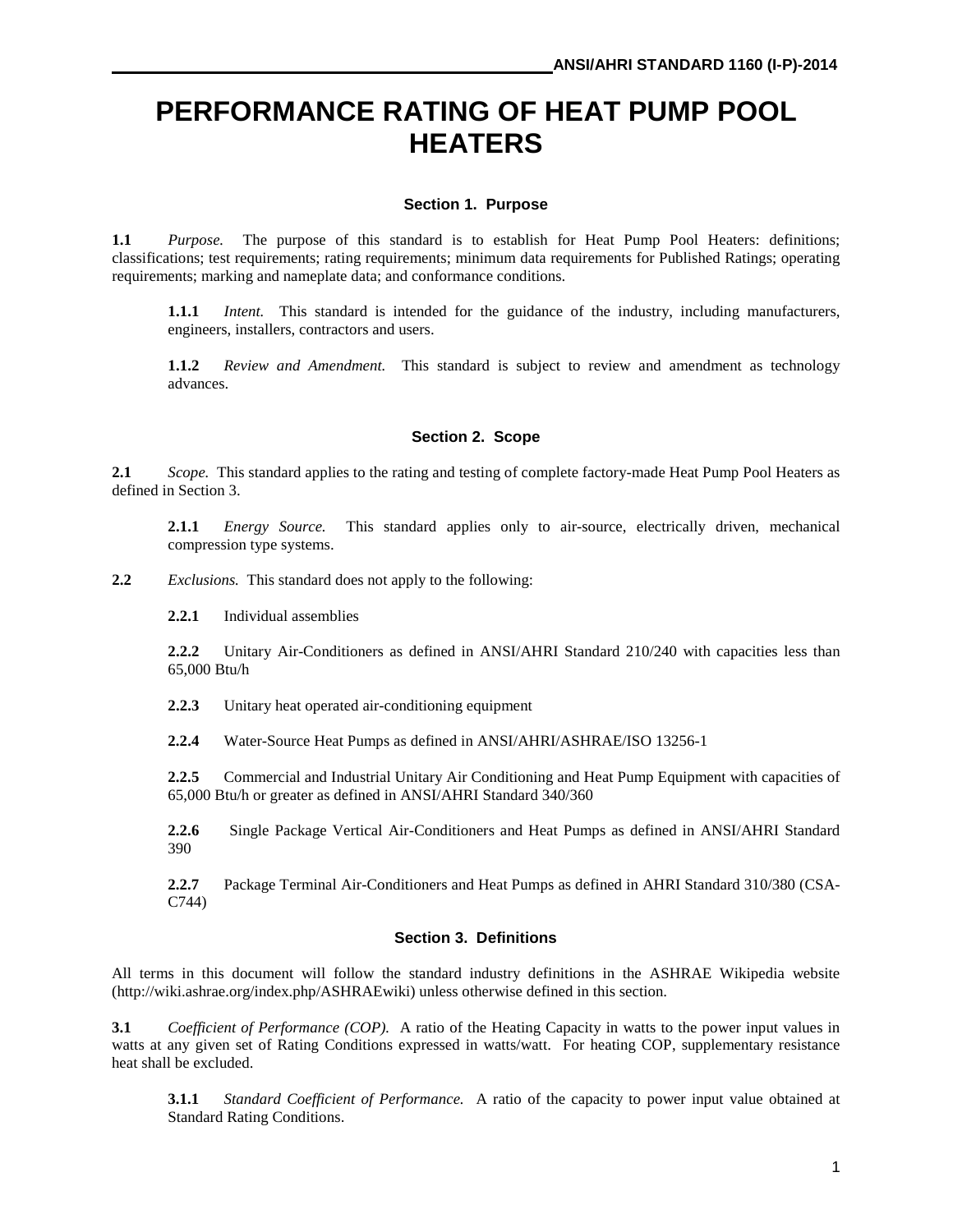#### **ANSI/AHRI STANDARD 1160 (I-P)-2014**

**3.2** *Heat Pump Pool Heater.* A factory-made assembly, which contains the air moving device, compressor, refrigerant-to-water heat exchanger and air-to-refrigerant heat exchanger using ambient air as the heat source. Models may consist of more than one assembly to be used together for the purpose of cooling and heating air. Models with separated assemblies shall be designed to be used together, and the requirements of rating outlined in this standard are based upon the use of matched assemblies.

**3.2.1** Heat Pump Pool Heaters shall provide the capability of heating pool water to achieve a controlled temperature, but may include the capabilities of pool water cooling, air-heating, air cooling, air-circulating, air-cleaning, or dehumidifying.

**3.3** *Heating Capacity.* The capacity associated with the change in water temperature, expressed in Btu/h.

**3.4** *Published Rating.* A statement of the assigned values of those performance characteristics, under stated Rating Conditions, by which a unit may be chosen to fit its application. These values apply to all units of like nominal capacity and type (identification) produced by the same manufacturer. As used herein, the term Published Rating includes the rating of all performance characteristics shown on the unit or published in specifications, advertising or other literature controlled by the manufacturer, at stated Rating Conditions.

**3.4.1** *Application Rating*. A rating based on tests performed at application Rating Conditions (other than Standard Rating Conditions).

**3.4.2** *Standard Rating*. A rating based on tests performed at Standard Rating Conditions.

**3.5** *Rating Conditions*. Any set of operating conditions under which a single level of performance results and which causes only that level of performance to occur.

**3.5.1** *Standard Rating Conditions*. Rating Conditions used as the basis of comparison for performance characteristics.

**3.6** *"Shall" or "Should".* "Shall" or "should" shall be interpreted as follows:

**3.6.1** *Shall.* Where "shall" or "shall not" is used for a provision specified, that provision is mandatory if compliance with the standard is claimed.

**3.6.2** *Should.* "Should" is used to indicate provisions which are not mandatory but which are desirable as good practice.

#### **Section 4. Classifications**

**4.1** *Classifications.* A Heat Pump Pool Heater within the scope of this standard shall be classified by Functions as shown in Table 1.

#### **Section 5. Test Requirements**

**5.1** All Standard Ratings shall be verified by tests conducted in accordance with ANSI/ASHRAE Standard 146.

| Table 1. Classifications of Heat Pump Pool Heaters |                   |                          |  |  |  |
|----------------------------------------------------|-------------------|--------------------------|--|--|--|
| Types of Heat Pump Pool Heaters                    |                   |                          |  |  |  |
|                                                    | Unit Type         |                          |  |  |  |
| Designation                                        | Pool Heating Only | Pool Heating and Cooling |  |  |  |
| Single Package<br>SPPH-H                           |                   | $SPPH-H/C$               |  |  |  |
| Split System                                       | SSPH-H            | SSPH-H/C                 |  |  |  |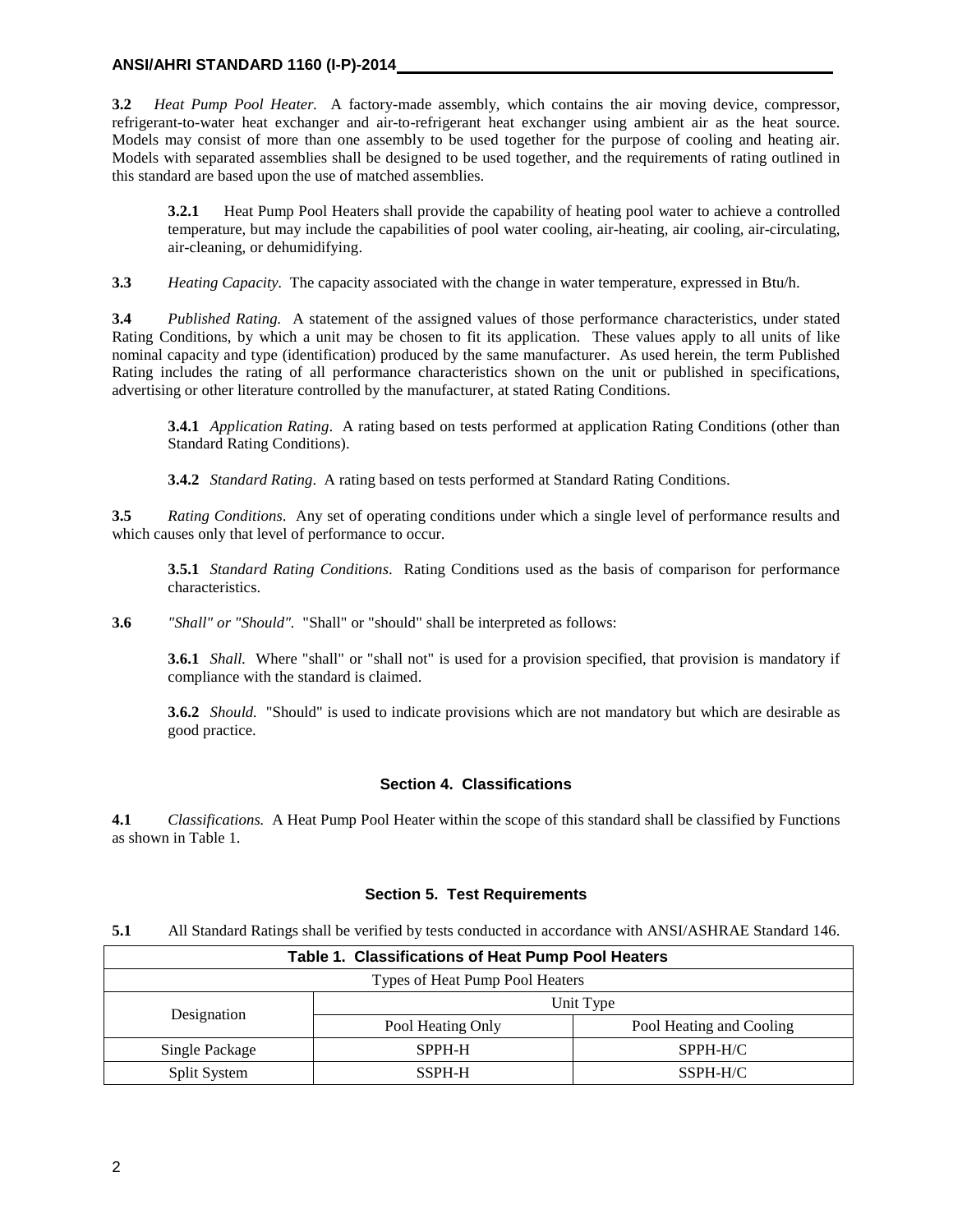#### **Section 6. Rating Requirements**

**6.1** *Standard Rating.* Standard Ratings shall be established by tests conducted at the Standard Rating Conditions specified in Table 2.

**6.1.1** *Values for Standard Ratings*.Standard Ratings relating to heating capacity shall be net values. If a circulating pump is within the unit and energized under normal operation, that electrical energy shall be included in the total power input to the unit. Supplementary electric heat shall not be included in the Standard Ratings of the unit.

**6.1.1.1** *Values for Standard Heating Capacity Ratings.* Standard heating capacity ratings shall be expressed only in terms of Btu/h in multiples of 500 Btu/h for units with ratings less than 50,000 Btu/h, or multiples of 1,000 Btu/h for units with ratings 50,000 Btu/h and greater.

**6.1.1.2** *Values for Standard Coefficient of Performance.* Standard Coefficient of Performance shall be expressed in multiples of 0.1.

**6.1.2** *Electrical Conditions*. Standard rating tests shall be conducted at nameplate rated voltage and frequency. For models with dual voltage nameplate ratings, the tests shall be conducted at the higher of the two voltages.

**6.1.3** *Requirements for Separated Assemblies.* When a model consists of two separate assemblies, the length of the interconnecting refrigerant tubing shall not be less than 25 ft. The line sizes, insulation and details of installation shall be per the manufacturer's installation instructions.

**6.2** *Application Ratings.* Application Ratings shall be established by tests conducted using Rating Conditions other than those specified in Table 2.

| <b>Table 2. Standard Rating Conditions</b>                |                                            |                        |                                                             |                                                                                                                                                                                             |  |  |  |
|-----------------------------------------------------------|--------------------------------------------|------------------------|-------------------------------------------------------------|---------------------------------------------------------------------------------------------------------------------------------------------------------------------------------------------|--|--|--|
|                                                           | Air Temperature<br><b>Surrounding Unit</b> |                        | Water<br>Temperature<br>Water Flow Rate,<br>Entering<br>gpm |                                                                                                                                                                                             |  |  |  |
|                                                           | Dry-bulb,<br>$\circ$ F                     | Wet-bulb,<br>$\circ$ F | Unit.<br>$\circ$ F                                          |                                                                                                                                                                                             |  |  |  |
| High Air Temperature<br>- High Humidity<br>$(80\% \; RH)$ | 80.6                                       | 75.8                   | 80.0                                                        | Same as High Air Temperature – Mid Humidity                                                                                                                                                 |  |  |  |
| High Air Temperature<br>- Mid Humidity<br>(63% RH)        | 80.6                                       | 71.2                   | 80.0                                                        | Use 0.450 per 1000 Btu/h.<br>$\bullet$<br>$\alpha$<br>Manufacturer may specify a flow rate<br>$\bullet$<br>lower than $0.450$ per 1000 Btu/h,<br>however it may be no lower than 30<br>gpm. |  |  |  |
| Low Air Temperature<br>- Mid Humidity<br>(63% RH)         | 50.0                                       | 44.3                   | 80.0                                                        | Same as High Air Temperature – Mid Humidity                                                                                                                                                 |  |  |  |

**6.3** *Tolerances.* To comply with this standard, measured test results for Heating Capacity and Coefficient of Performance shall not be less than 95% of Published Ratings.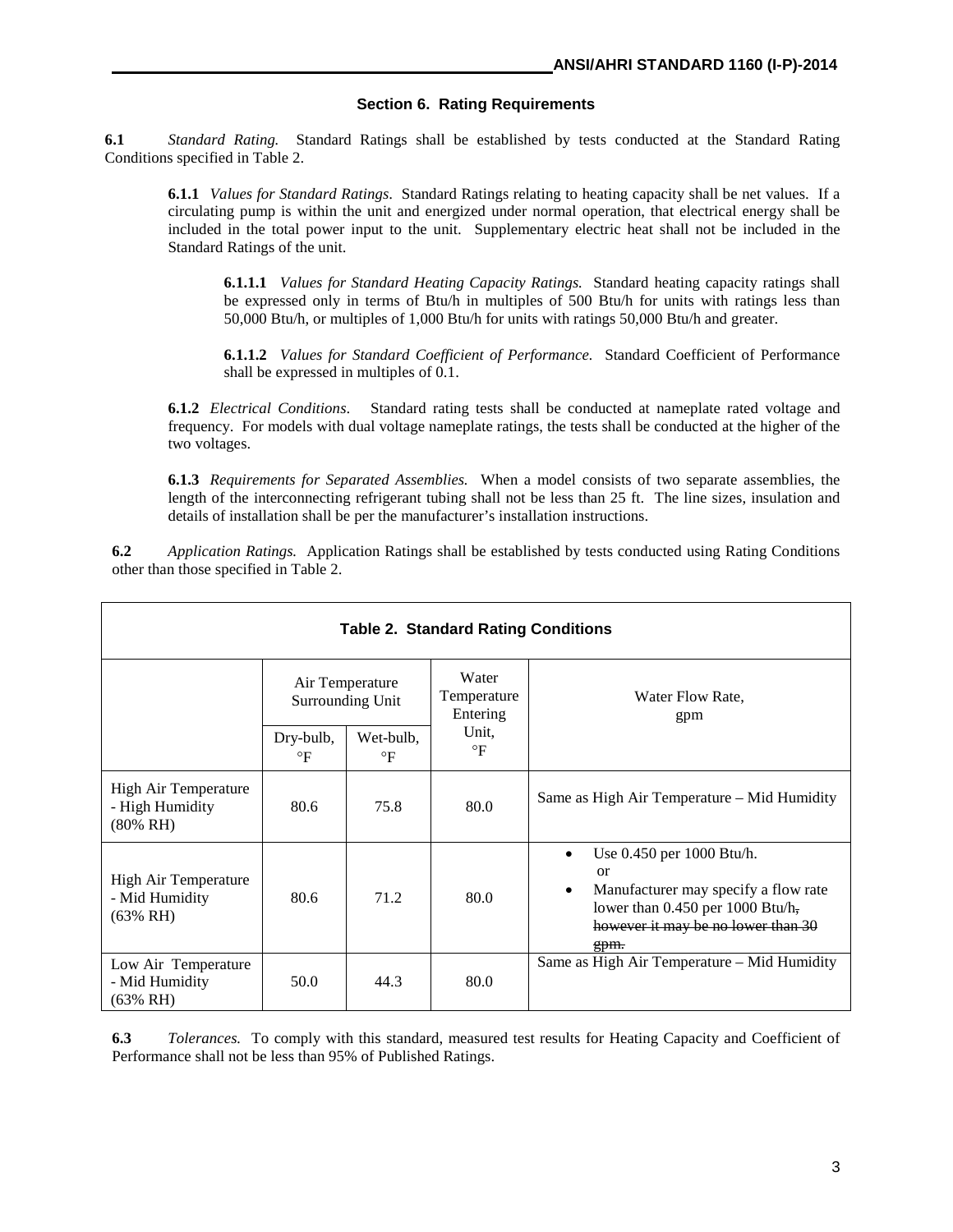#### **Section 7. Minimum Data Requirements for Published Ratings**

**7.1** *Minimum Data Requirements for Published Ratings.* As a minimum, Published Ratings shall include all Standard Ratings. All claims to ratings within the scope of this standard shall include the statement "Rated in accordance with ANSI/AHRI Standard 1160 (I-P)." All claims to ratings outside the scope of this standard shall include the statement "Outside the scope of ANSI/AHRI Standard 1160 (I-P)." Wherever Application Ratings are published or printed, they shall include a statement of the conditions at which the ratings apply.

#### **Section 8. Operating Requirements**

**8.1** *Performance Requirements*. To comply with this standard, Heat Pump Pool Heaters shall be designed and produced in such a manner that any production unit will meet the requirements of this section.

**8.2** *Maximum Operating Conditions Test*. Heat Pump Pool Heaters shall be designed and produced to pass the following maximum operating conditions test.

**8.2.1** *Temperature Conditions*.

**8.2.1.1** Air temperature surrounding unit*:*

- 86.0°F dry-bulb
- 68.0°F wet-bulb

**8.2.1.2** Water temperature entering unit: 101.0°F

**8.2.1.1** Water flow rate: Same flow rate as established in High Air Temperature - Mid Humidity (63% RH) in Table 2.

**8.2.2** *Voltages*. The test shall be run at the Range A minimum utilization voltage from ANSI/AHRI Standard 110, Table 1, based upon the unit's nameplate rated voltage(s). This voltage shall be supplied at the unit's service connection and at rated frequency.

**8.2.3** *Procedure*. The equipment shall be operated for one hour at the temperature conditions and voltage specified.

**8.2.4** *Requirements*. The equipment shall operate continuously without interruption for any reason for one hour.

**8.3** *Voltage Tolerance Test*. Heat Pump Pool Heaters shall pass the following voltage tolerance test with the same water flow rate as established in High Air Temperature – Mid Humidity (63% RH) in Table 2.

**8.3.1** *Temperature Conditions.* Temperature conditions shall be maintained at the steady state conditions as shown in Table 2.

**8.3.2** *Voltages.*

**8.3.2.1** Tests shall be run at the Range B minimum and maximum utilization voltages from ANSI/AHRI Standard 110, Table 1, based upon the unit's nameplate rated voltage(s). These voltages shall be supplied at the unit's service connection and at rated frequency. A lower minimum or a higher maximum voltage shall be used, if listed on the nameplate.

**8.3.2.2** The power supplied to single phase equipment shall be adjusted just prior to the shutdown period (Section 8.3.3.2) so that the resulting voltage at the unit's service connection is 86% of nameplate rated voltage when the compressor motor is on locked-rotor. (For 200V or 208V nameplate rated equipment, the restart voltage shall be set at 180V when the compressor motor is on locked rotor). Open circuit voltage for three-phase equipment shall not be greater than 90% of nameplate rated voltage.

**8.3.2.3** Within one minute after the equipment has resumed continuous operation (Section 8.3.4.3), the voltage shall be restored to the values specific in Section 8.3.2.1.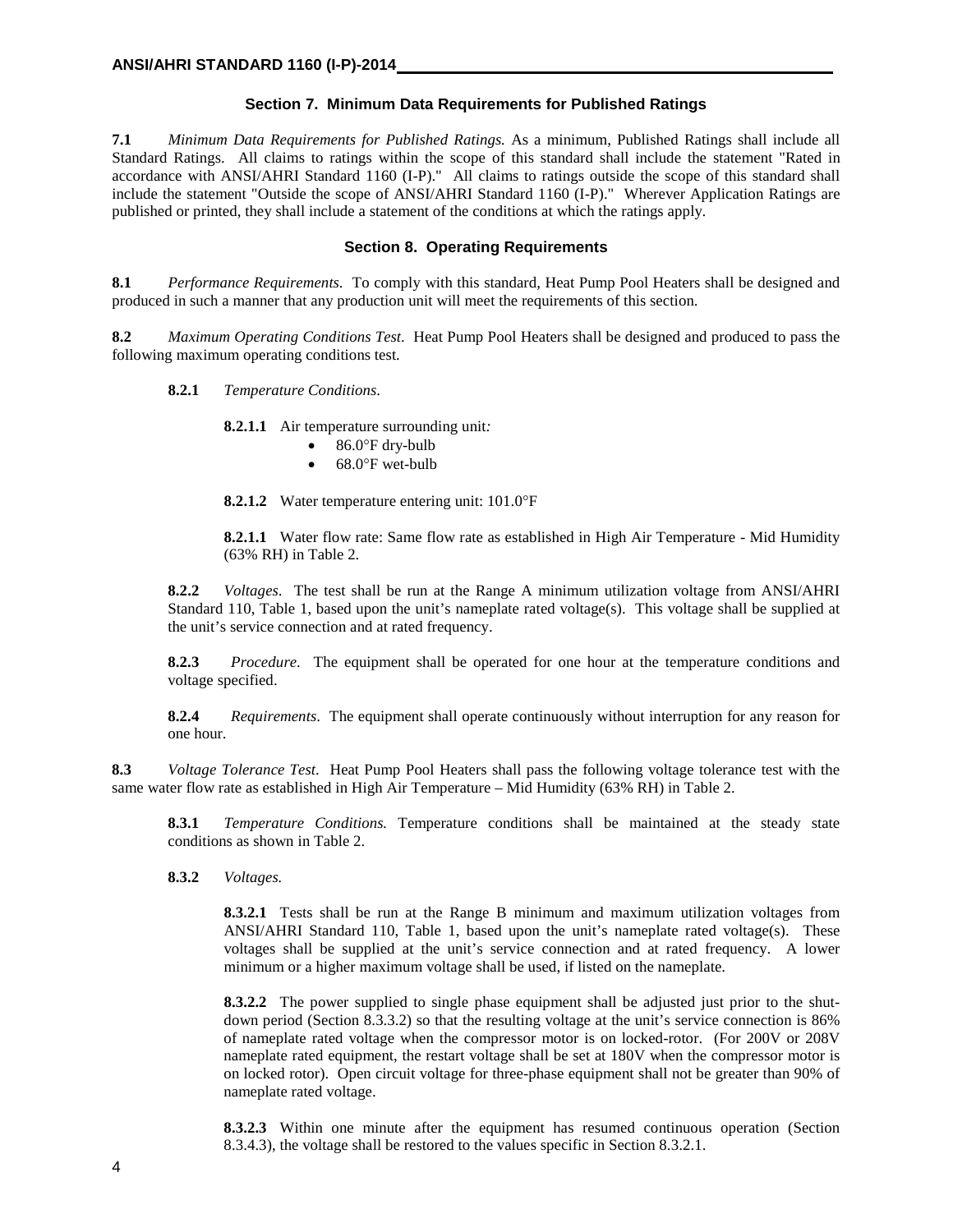#### **8.3.3** *Procedure.*

**8.3.3.1** The equipment shall be operated for one hour at the temperature conditions and voltage(s) specified.

**8.3.3.2** All power to the equipment shall be interrupted for a period sufficient to cause the compressor to stop (not to exceed five seconds) and then be restored.

#### **8.3.4** *Requirements.*

**8.3.4.1** During testing, the equipment shall operate without failure of any of its parts.

**8.3.4.2** The equipment shall operate continuously without interruption for any reason for the one hour period preceding the power interruption.

**8.3.4.3** The unit shall resume continuous operation within two hours of restoration of power and shall then operate continuously for one half hour. Operation and resetting of safety devices prior to establishment of continuous operation is permitted.

#### **Section 9. Marking and Nameplate Data**

**9.1** *Marking and Nameplate Data*. As a minimum, the nameplate shall display the manufacturer's name, model designation, refrigerant, and electrical characteristics.

Nameplate voltages for 60 Hertz systems shall include one or more of the equipment nameplate voltage ratings shown in Table 1 of ANSI/AHRI Standard 110. Nameplate voltages for 50 Hertz systems shall include one or more of the utilization voltages shown in Table 1 of IEC Standard 60038.

#### **Section 10. Conformance Conditions**

**10.1** *Conformance*. While conformance with this standard is voluntary, conformance shall not be claimed or implied for products or equipment within the standard's *Purpose* (Section 1) and *Scope* (Section 2) unless such product claims meet all of the requirements of the standard and all of the testing and rating requirements are measured and reported in complete compliance with the standard. Any product that has not met all the requirements of the standard cannot reference, state, or acknowledge the standard in any written, oral, or electronic communication.